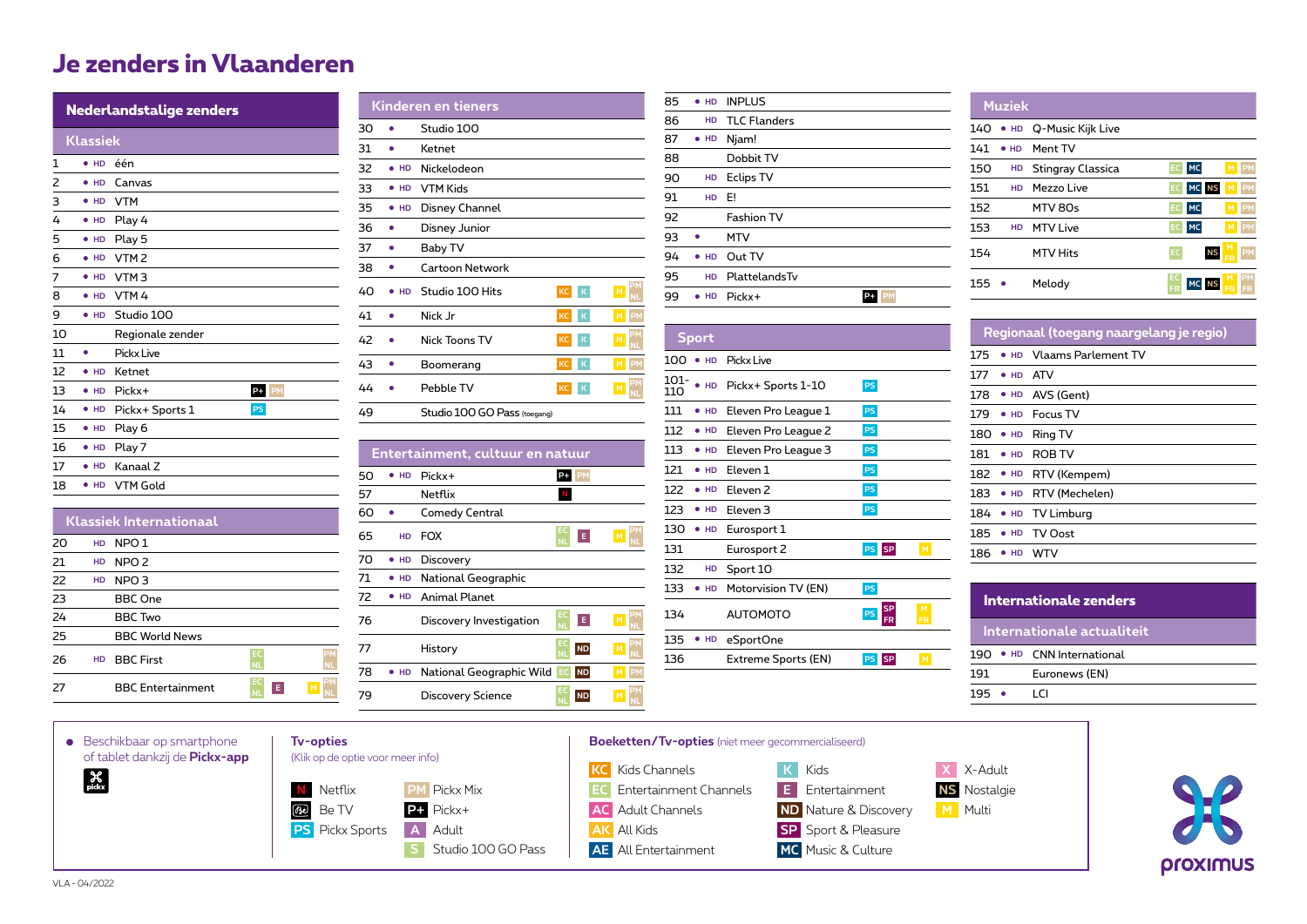| 196 | Euronews     |  |
|-----|--------------|--|
| 197 | HD France 24 |  |

## **Internationaal**

| 200 | ARD                      |
|-----|--------------------------|
| 201 | ZDF                      |
| 202 | RTL (DE)                 |
| 203 | <b>BRF Fernsehen</b>     |
| 210 | <b>TVE</b> Internacional |
| 215 | KTO                      |
| 220 | RAI Uno                  |
| 221 | RAI Due                  |
| 222 | <b>RAI</b> Tre           |
| 223 | Mediaset Italia          |
| 230 | 2M Monde                 |
| 231 | Al Aoula                 |
| 232 | Al Jazeera (AR)          |
| 233 | Maghreb TV               |
|     |                          |

|                            | $291$ $\bullet$       | Boomerang             |
|----------------------------|-----------------------|-----------------------|
| <b>Franstalige zenders</b> | $292$ $\bullet$       | Nick Jr               |
| <b>Klassiek</b>            | $293$ $\bullet$       | Tiji                  |
| 251 • HD La Une            | $294$ $\bullet$       | Canal J               |
| 252 • HD Tipik             |                       |                       |
| 253 • HD RTL-TVI           | $295$ $\bullet$       | Mangas                |
| 254 • HD Club RTL          | $296 \cdot HD$ Gulli  |                       |
| 255 • HD Plug RTL          |                       |                       |
| 256 • HD TF1               |                       |                       |
| 257 • HD France 2          |                       | Entertainment, cultuu |
| 258 • HD France 3          | $300 \cdot HD$ Pickx+ |                       |
|                            |                       |                       |

|  |                    | $267 \cdot \text{HD}$ Canal Z |
|--|--------------------|-------------------------------|
|  |                    | 268 HD LN24                   |
|  | $270 \cdot HD$ AR3 |                               |
|  |                    | 271 • HD ARXPIORE             |
|  |                    |                               |

|             | <b>Klassiek Internationaal</b> |                           |  |  |
|-------------|--------------------------------|---------------------------|--|--|
|             |                                | 272 $\bullet$ HD France 4 |  |  |
|             |                                | 273 ● HD France 5         |  |  |
|             |                                | 274 • HD arte Belgique    |  |  |
|             |                                | 275 . HD TV5 Monde        |  |  |
| 276 ● HD C8 |                                |                           |  |  |

|           | <b>Kinderen en tieners</b> |           |                  |           |  |  |
|-----------|----------------------------|-----------|------------------|-----------|--|--|
| 280       | Nickelodeon                |           |                  |           |  |  |
| HD<br>281 | Disney Channel             |           |                  |           |  |  |
| 282       | Disney Junior              |           |                  |           |  |  |
| 285<br>HD | Studio 100                 |           |                  |           |  |  |
| 286       | Baby TV                    |           |                  |           |  |  |
| 291       | Boomerang                  | KC        | K<br>M           | <b>PM</b> |  |  |
| 292       | Nick Jr                    | KC        | $\mathbf K$<br>M | PM        |  |  |
| 293       | Tiji                       | <b>KC</b> | K<br>M           | FR        |  |  |
| 294       | Canal J                    | <b>KC</b> | K<br>M           | FR        |  |  |
| 295       | Mangas                     | KC        | $\mathbf K$<br>M | FR        |  |  |
| 296<br>HD | Gulli                      | KC        | К                | PM<br>FR  |  |  |

|                       | Entertainment, cultuur en natuur |  |
|-----------------------|----------------------------------|--|
| $300 \cdot HD$ Pickx+ |                                  |  |
| $301 \cdot HD$ Re1    |                                  |  |
|                       | 302 HD Be Séries                 |  |
| 303 · HD Be Ciné      |                                  |  |
|                       | 304 • HD Ciné+ Premier           |  |

| 305 | HD           | Ciné+ Frisson            | ക്ര           |           |   |          |
|-----|--------------|--------------------------|---------------|-----------|---|----------|
| 306 | $\bullet$ HD | Ciné+ Classic            | சூ            |           |   |          |
| 310 | $\bullet$ HD | Action                   |               |           |   |          |
| 311 | HD           | <b>TV Breizh</b>         | EC<br>FR      | E NS M    |   | PM<br>FR |
| 312 | HD           | 13ème RUE                | EC<br>FR      | E         | M | PM<br>FR |
| 313 | HD           | Syfy                     | EC<br>FR      | E         | M | PM<br>FR |
| 314 | HD           | TCM Cinéma               | EC<br>FR      | E NS      | M | PM<br>FR |
| 315 | HD           | <b>Comedy Central</b>    | EC.           |           |   |          |
| 316 | HD           | <b>TMC</b>               |               |           |   |          |
| 317 | HD           | Paramount Channel        | $\mathsf{EC}$ |           |   | PM       |
| 318 | HD           | <b>TF1 Séries Films</b>  |               |           |   | PM<br>FR |
| 320 | $\bullet$ HD | Discovery                |               |           |   |          |
| 321 | $\bullet$ HD | National Geographic      |               |           |   |          |
| 322 | $\bullet$ HD | <b>TREK</b>              |               |           |   |          |
| 323 | $\bullet$ HD | Museum TV                |               |           |   | PM       |
| 326 | HD           | National Geographic Wild | EC            | <b>ND</b> | M | PM       |
| 327 |              | Science et Vie TV        | EC<br>FR      | <b>ND</b> | M | PM<br>FR |
| 328 |              | <b>Histoire TV</b>       | EC<br>FR      | ND NS     | M | PM<br>FR |
| 329 | HD           | Ushuaïa TV               | EC<br>FR      | <b>ND</b> | M |          |
|     |              |                          |               |           |   |          |

**FR ND M PM**

**PM FR**

**FR**

|     | 361 • HD Eleven Pro League 1 | <b>PS</b> |  |
|-----|------------------------------|-----------|--|
|     | 362 • HD Eleven Pro League 2 | <b>PS</b> |  |
|     | 363 • HD Eleven Pro League 3 | <b>PS</b> |  |
|     | 371 . HD Eleven 1            | <b>PS</b> |  |
|     | $372$ • HD Fleven 2          | <b>PS</b> |  |
|     | 373 • HD Eleven 3            | <b>PS</b> |  |
|     | 380 • HD Eurosport 1         | <b>SP</b> |  |
| 381 | Eurosport 2                  | M         |  |
|     |                              |           |  |

|     | <b>Muziek</b> |                       |
|-----|---------------|-----------------------|
| 391 |               | HD Bel RTL TV         |
|     |               | 392 • HD Tipik Vision |
| 393 |               | Radio Contact Vision  |
| 394 |               | <b>RFM TV</b>         |
| 395 |               | Trace Urban           |

| Nederlandstalige sd-zenders |                  |  |  |  |
|-----------------------------|------------------|--|--|--|
| <b>Klassiek</b>             |                  |  |  |  |
| 401                         | één              |  |  |  |
| 402 ●                       | Canvas           |  |  |  |
| 403                         | <b>VTM</b>       |  |  |  |
| $404$ $\bullet$             | Play 4           |  |  |  |
| $405$ $\bullet$             | Play 5           |  |  |  |
| 406 •                       | VTM <sub>2</sub> |  |  |  |
| 407                         | VTM <sub>3</sub> |  |  |  |
| 408                         | VTM <sub>4</sub> |  |  |  |
| 415                         | Play 6           |  |  |  |
| 417                         | Kanaal 7         |  |  |  |

| <b>Klassiek Internationaal</b> |                  |  |  |  |
|--------------------------------|------------------|--|--|--|
| 420                            | NPO <sub>1</sub> |  |  |  |
| 421                            | NPO <sub>2</sub> |  |  |  |
| 422                            | NPO <sub>3</sub> |  |  |  |
|                                |                  |  |  |  |



Animaux **EC**

332 ● **HD** Crime District

351- <sup>360</sup> ● **HD** Pickx+ Sports 1-10 **PS** 

**HD** Game One 339 · MTV 340 ● **HD** My Zen TV

**Sport** ● **HD** Pickx Live

 ● **HD** La Trois 261 · Pickx Live

**263 ● HD** Pickx+ P+ **P+** ● **HD** Pickx+ Sports 1 **PS**